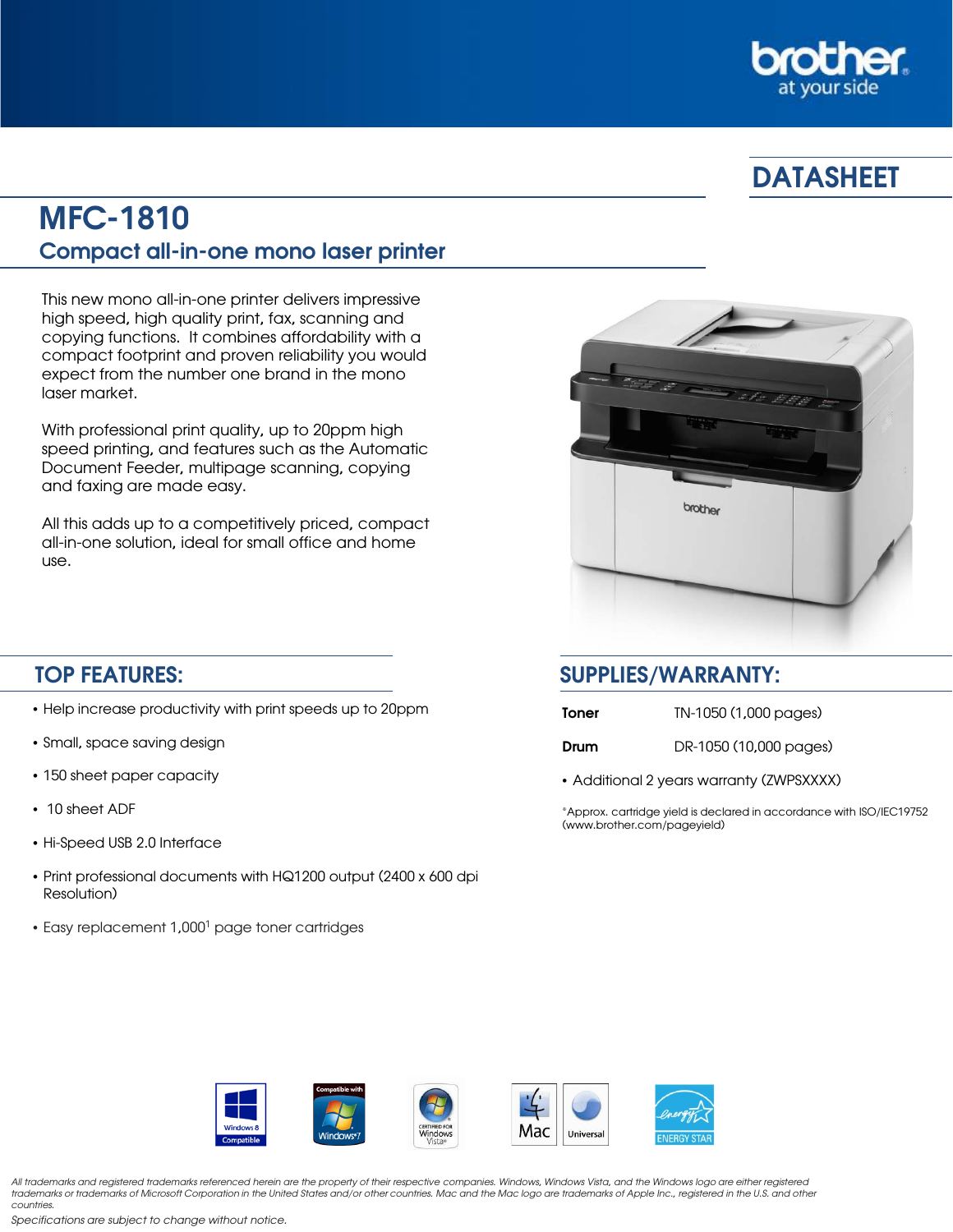

#### **General**

| Technology                        | Electrophotographic Laser Printer                                                                                                                                                                                                                                                                                                                                       |
|-----------------------------------|-------------------------------------------------------------------------------------------------------------------------------------------------------------------------------------------------------------------------------------------------------------------------------------------------------------------------------------------------------------------------|
| Processor                         | 200MHz                                                                                                                                                                                                                                                                                                                                                                  |
| Interface                         | Hi-Speed USB 2.0                                                                                                                                                                                                                                                                                                                                                        |
| Memory                            | 16MB                                                                                                                                                                                                                                                                                                                                                                    |
| <b>Display</b>                    | 2 Line x 16 characters                                                                                                                                                                                                                                                                                                                                                  |
| <b>Printer</b>                    |                                                                                                                                                                                                                                                                                                                                                                         |
| Print Speed (A4)                  | 20ppm (pages per minute)                                                                                                                                                                                                                                                                                                                                                |
| <b>Resolution</b>                 | HQ1200 (2,400 x 600dpi), 600 x 600dpi                                                                                                                                                                                                                                                                                                                                   |
|                                   | FPOT (First Print Out Time) Less than 16 seconds from ready mode                                                                                                                                                                                                                                                                                                        |
| Warm-Up Time                      | Less than 18 seconds from sleep mode                                                                                                                                                                                                                                                                                                                                    |
| <b>Print Languages</b>            | <b>GDI</b>                                                                                                                                                                                                                                                                                                                                                              |
| <b>Printer Functions</b>          |                                                                                                                                                                                                                                                                                                                                                                         |
| $N$ -up Printing <sup>3</sup>     | Reduce up to 2, 4, 9, 16 or 25 A4 pages into just<br>one A4 page (Mac, up to 2, 4, 6, 9, or 16)                                                                                                                                                                                                                                                                         |
| Poster Printing <sup>4</sup>      | Enlarge 1 A4 page into a poster using 4, 9, 16 or<br>25 A4 pages                                                                                                                                                                                                                                                                                                        |
| Watermark Printing <sup>4</sup>   | Watermark your documents with predefined<br>text or with your own user-defined messages                                                                                                                                                                                                                                                                                 |
| <b>ID Printing<sup>4</sup></b>    | Add identification to your printed documents<br>(date & time, short custom message or PC<br>username)                                                                                                                                                                                                                                                                   |
| Manual 2-Sided Print <sup>4</sup> | Manual 2-sided printing                                                                                                                                                                                                                                                                                                                                                 |
| Booklet Printing <sup>4</sup>     | Print documents in A5 booklet format using<br>manual 2-sided print                                                                                                                                                                                                                                                                                                      |
| Skip Blank Page <sup>4</sup>      | Ignores any blank pages in your documents                                                                                                                                                                                                                                                                                                                               |
| Print Profiles <sup>3</sup>       | Store your favourite driver settings as profiles to<br>easily recall them                                                                                                                                                                                                                                                                                               |
| Print Text In Black <sup>4</sup>  | Converts all text in your documents to black<br>when printed                                                                                                                                                                                                                                                                                                            |
| <b>Driver Compatibility</b>       |                                                                                                                                                                                                                                                                                                                                                                         |
| Windows®                          | Windows 8® (32 & 64 bit editions)<br>Windows 7® (32 & 64 bit editions)<br>Windows Vista® (32 & 64 bit editions)<br>Windows® XP Professional (32 & 64 bit editions)<br>Windows® XP Home Edition<br>Windows® Server 2012 & 2008R2<br>Windows® Server 2008 (32 & 64 bit editions)<br>Windows® Server 2003 (32 & 64 bit editions)<br>Windows® Server supports printing only |
| Macintosh <sup>5</sup>            | Mac OS X 10.6.8, 10.7.x, 10.8.x                                                                                                                                                                                                                                                                                                                                         |
| Linux <sup>5</sup>                | CUPS, LPD/LPRng (x86/x64 environment)                                                                                                                                                                                                                                                                                                                                   |

1Approx declared yield value in accordance with ISO/IEC 19752 2Calculated with 80g/m² paper 3Windows® & Mac® only

4Windows® only

<sup>5</sup>Optional free download from the Brother Solutions Centre <u>[http://solutions.brother.com](http://solutions.brother.com/)</u><br>^Requires Brother software<br>7Maximum number of printed pages per month can be used to compare designed durability between like Broth exceeds your print requirements

#### Colour Scanner

| Scan Resolution from<br>Scanner Glass              | Up to 600 x 1,200dpi                                                                                                                         |  |
|----------------------------------------------------|----------------------------------------------------------------------------------------------------------------------------------------------|--|
| <b>Scan Resolution from ADF</b> Up to 600 x 600dpi |                                                                                                                                              |  |
| Interpolated Scan<br><b>Resolution<sup>6</sup></b> | 19,200 x 19,200dpi                                                                                                                           |  |
| Colour Depth                                       | 24bit internal / external colour scanner                                                                                                     |  |
| <b>Grey Scale</b>                                  | 256 shades of grey are available for scanning                                                                                                |  |
| Scan Key <sup>6</sup>                              | Enables users to scan a document to email,<br>Image & File                                                                                   |  |
| Pull Scanning <sup>o</sup>                         | Scan to email, Image & File                                                                                                                  |  |
| <b>Scanner Driver</b>                              |                                                                                                                                              |  |
| Windows®                                           | TWAIN & WIA (Windows <sup>a</sup> 8, Windows <sup>a</sup> 7,<br>Windows Vista <sup>a</sup> & Windows <sup>a</sup> XP)                        |  |
| Macintosh <sup>5</sup>                             | TWAIN & ICA                                                                                                                                  |  |
| Linux <sup>5</sup>                                 | SANE                                                                                                                                         |  |
| <b>Paper Handling</b>                              |                                                                                                                                              |  |
| Paper Input <sup>2</sup>                           | Standard Tray - 150 sheets<br>$ADF - 10$ sheets                                                                                              |  |
| Paper Output <sup>2</sup>                          | Face Down - 50 sheets                                                                                                                        |  |
| <b>Media Specification</b>                         |                                                                                                                                              |  |
|                                                    |                                                                                                                                              |  |
| Media Types & Weights                              | Standard Tray - plain & recycled paper<br>(between $65 - 105$ g/m <sup>2</sup> )<br>ADF - plain & recycled paper (between 65 -<br>$90g/m2$ ) |  |
| <b>Media Sizes</b>                                 | Standard Tray - A4, Letter, Legal, Folio<br>ADF-A4, Letter, Legal, Folio                                                                     |  |
| <b>Copier</b>                                      |                                                                                                                                              |  |
| Speed - (A4)                                       | Up to 20cpm (copies per minute)                                                                                                              |  |
| FCOT<br>(First Copy Out Time)                      | Less than 12 seconds from ready mode                                                                                                         |  |
| <b>Resolution</b>                                  | 600 x 600dpi                                                                                                                                 |  |
| Multi-Copying / Stack /<br>Sort                    | Makes up to 99 copies of each page / Stacks<br>or Sorts                                                                                      |  |
| Enlargement / Reduction<br>Ratio                   | Reduce or Increase document sizes from 25%<br>to 400% in 1% increments                                                                       |  |
| N in 1 Copying                                     | Allows the user to compress 2 or 4 pages on to<br>a single A4 sheet                                                                          |  |
| 2in1 ID Copying                                    | Allows the user to copy both sides of an ID card<br>to a single A4 sheet                                                                     |  |